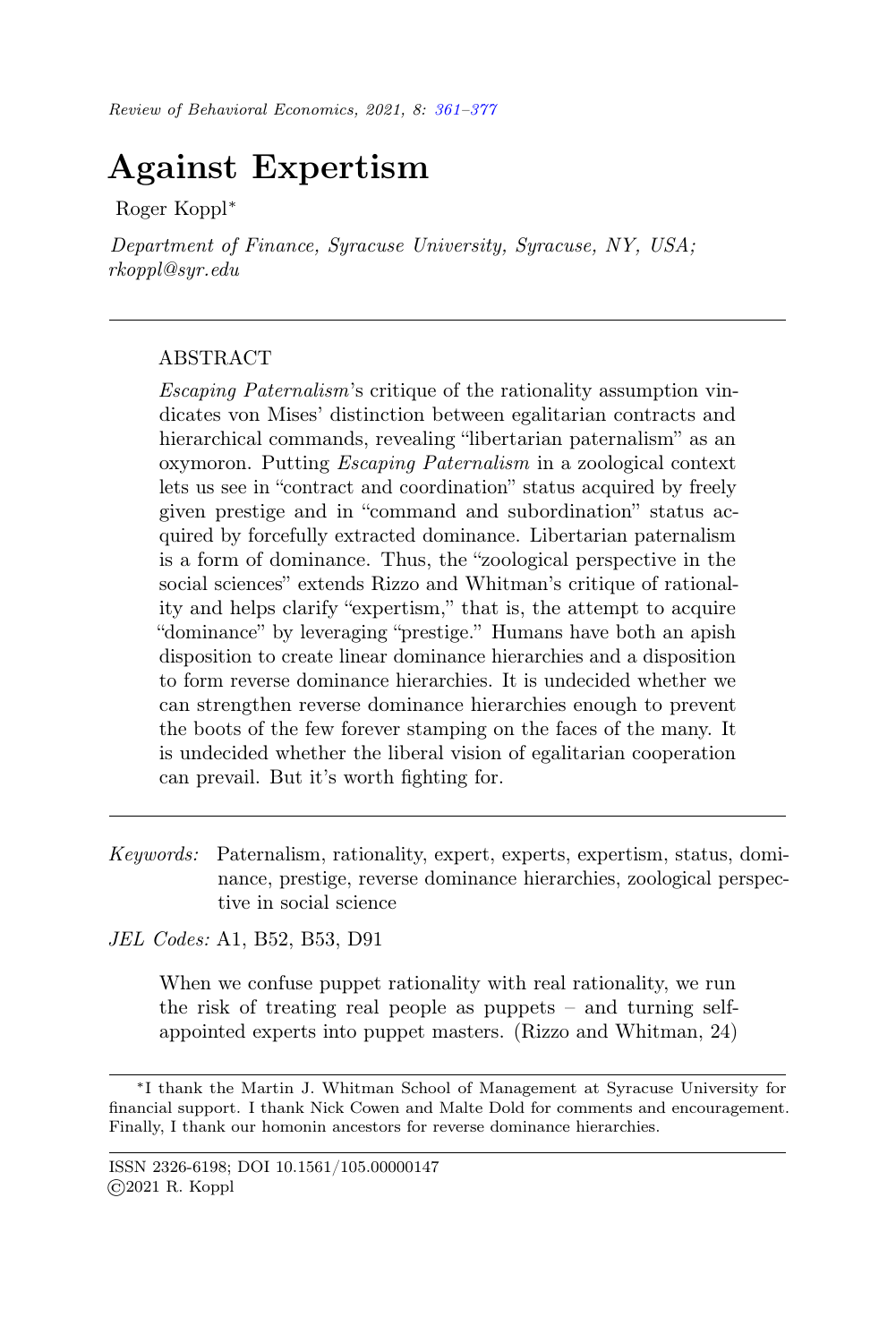#### 1 Introduction

I hope to contribute to Rizzo and Whitman's (2020) foundational work by expanding on their treatment of experts (337, 339–340, 370–374, 380, 400– 404) and "self-interested regulators" (317; Rizzo and Whitman, 2020 will henceforth be referred to as RW). Drawing on Henrich and Gil-White (2001), Cheng (2013), and others who distinguish "dominance" from "prestige" as human forms of status, I will define "expertism" as the attempt to acquire "dominance" by leveraging "prestige." The risk of expertism increases the dangers of paternalism. Paternalism too easily draws out the worst in those who get on top of expert hierarchies.

Some readers may be surprised that I have dubbed Rizzo and Whitman's Escaping Paternalism as "foundational." After all the book is putatively about nudging and the new paternalism. It is therefore relatively narrow in scope. But their examination and criticism of "libertarian paternalism" is so thorough and deep that it lurches toward a general treatise on political economy. I say "lurches" for a reason that may be obvious. The purpose of their book has kept them away from monetary theory, trade cycles, and other topics essential to a general treatise on political economy. Nevertheless, their critique of paternalism is also a deep and convincing lesson in the foundations of political economy.

Their treatment of rationality is the foundation stone of their critique. Rizzo and Whitman's critique of the new paternalism descends from "the most abstract and conceptual" down to "more pragmatic and applied challenges" (RW, 16). But those more pragmatic challenges build on the solid foundations of their critique of economic rationality. Rizzo and Whitman do not imagine themselves atop some lofty perch of omniscience. Rather, they consider the mundane reality of their theoretical agents. They ask Who does what? Who knows what, and how do they know it? How exactly is this supposed to happen? They thus avoid what I have called "the anthill problem" (Koppl, 2018, pp. 19–20). "In examining human society, we may easily forget that we too are humans in society. We see society as an anthill and people as ants. We gaze down upon the anthill as if we were higher beings." The problem is that we imagine ourselves above the system even though we are in the system. The problem is that we don't imagine ourselves subject to any limitations, regularities, weaknesses, biases, flaws, foibles, or foolishness that we notice down there among the ants as we gaze down upon them. Just taking a theoretical perspective easily leads us into the anthill problem. "The theoretical perspective requires us to imagine ourselves above the system even though we live within the system." Rizzo and Whitman have not forgotten that they, too, are but ants in the anthill. They avoid the anthill error through a rigorous consistency in attending to context and in assuming symmetry among the agents in their model.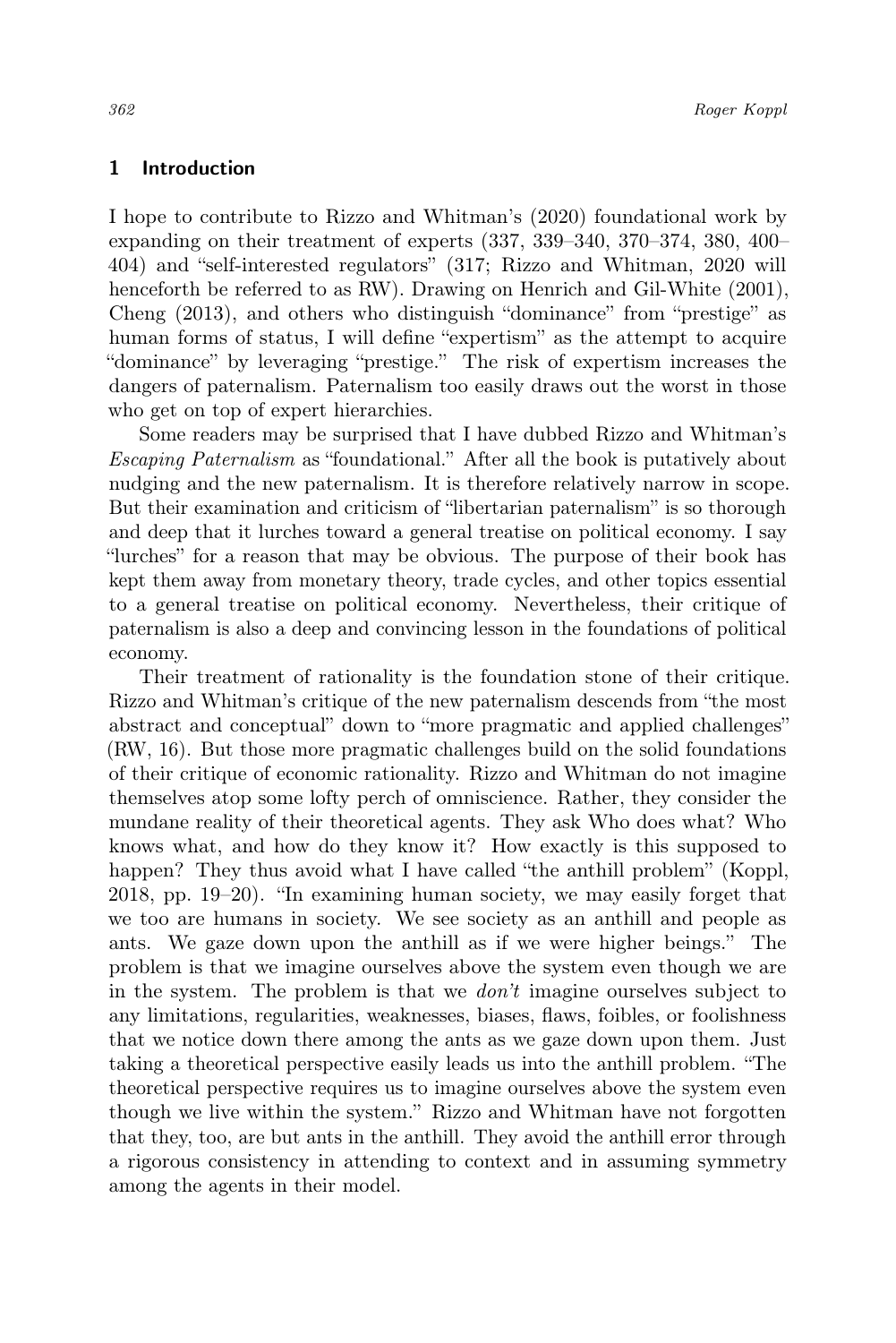Context and symmetry drive the whole analysis of Escaping Paternalism. Which is to say that the errors of paternalism can often be attributed to contextthin or asymmetric theorizing. The paternalists' theorizing may be context-thin because it relies on experimental results that translate poorly to the natural social world. Rizzo and Whitman scrupulously note that not all experiments neglect the contextual nature of real choice (RW, 221). But "many experiments are devoid of relevant context" (RW, 221). Importantly, the continuing flow of novelty discussed by O'Driscoll and Rizzo (1985) is always a part of the context of human action. The paternalists' theorizing is asymmetric when it assumes (generally implicitly) that the nudger is cognitively superior to the nudged. "Policymakers," however, "are subject to cognitive biases just as regular people are, and we should expect those biases to manifest in policy choices" (RW, 329). Throughout their book, and especially on pages 329–347, Rizzo and Whitman assume a motivational and epistemic symmetry between the nudger and the nudged and, importantly, between the theorizer and the theorized.

Rizzo and Whitman call the rationality standard common to both traditional orthodox economics and the new paternalists "rationality for puppets" (RW, 40). Once we assume puppet rationality, the imaginary creatures peopling our models "do not have minds of their own." They are "puppets because they evaluate or choose exactly as they have been programmed to do by their handlers" (RW, 41). They append a footnote quoting Alfred Schutz's description of model actors as "puppets or homunculi" whose "stock of knowledge at hand" is "imputed to them by the scientist" who created them (Schutz, 1962, 41; quoted in Rizzo and Whitman, 2020, 41). Puppet rationality has "descriptive usefulness" for many scientific purposes, but it was not originally meant to be a "normative value" (41 and 55).

When I introduced the anthill problem (Koppl, 2018, pp. 19–20), I also quoted Schutz on puppets and homunculi. I quoted Schutz saying the puppet's "destiny is regulated and determined beforehand by his creator, the social scientist, and in such a perfect pre-established harmony as Leibnitz imagined the world created by God." The very act of theorizing society puts you in a spurious godlike position. "What counts is the point of view from which the scientist envisages the social world" (Schutz, 1943, pp. 144–1445). Each ant in the anthill knows something the other ants don't. (This point follows from Hayek's notion of dispersed knowledge. Koppl, 2018, 116–147 includes a history of thought on the division of knowledge.) If this vital epistemic fact is to be reflected in our theorizing, we had better let our puppets have knowledge we did not endow them with. Cutting the puppet's strings seems, therefore, an inevitable consequence of the division of knowledge in society (Koppl, 2018, pp. 142–143). As I have said before (Koppl, 2018, p. 20), the permanent and ineradicable crisis of social science is the theorist's dual role as equal participant and godlike observer. Rizzo and Whitman remind us that theorists and policymakers are equal participants and not at all godlike.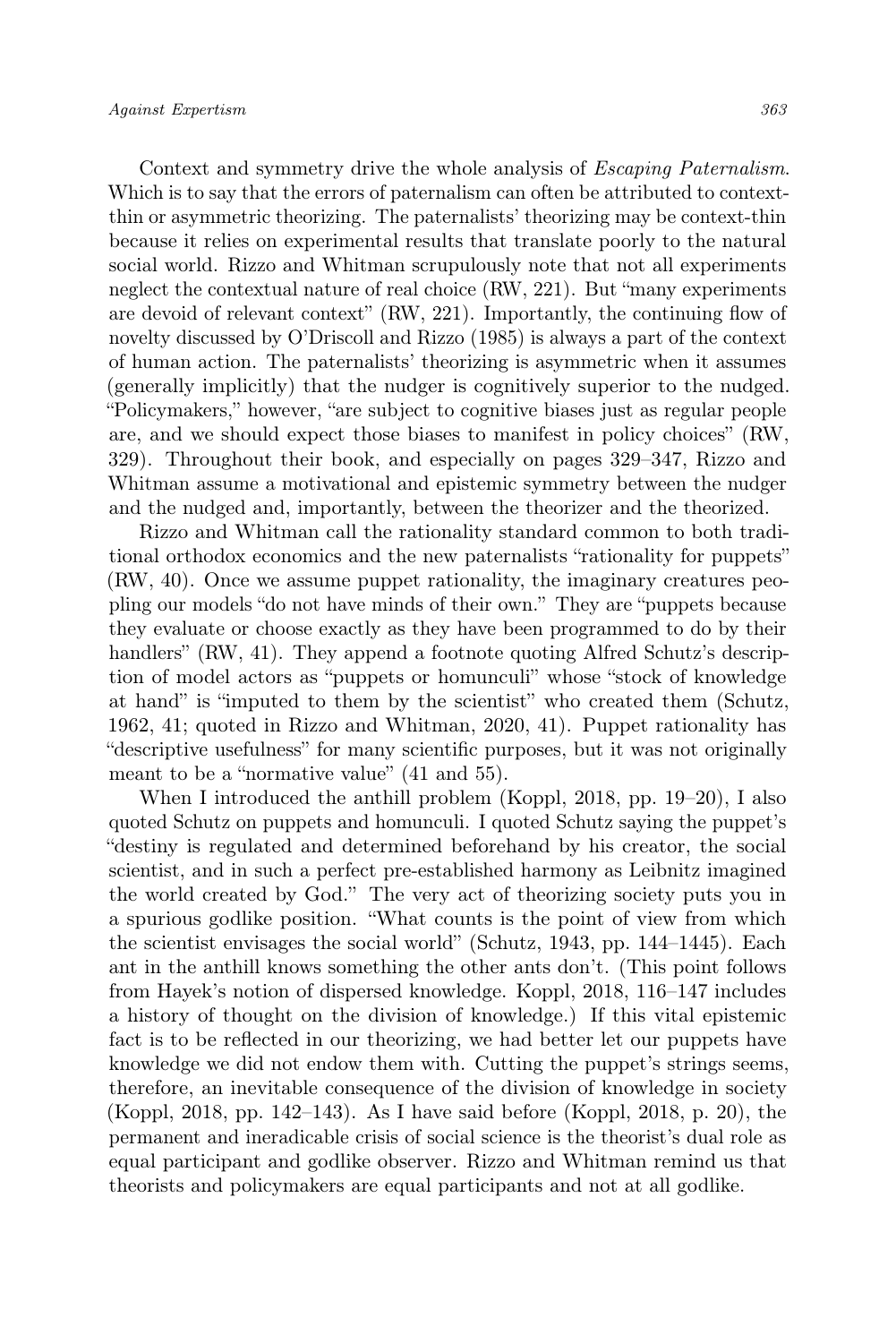I have tried in this introduction to suggest that the great power in Rizzo and Whitman's book comes from their deep critique of the rationality assumption. I would like now to suggest an extension of their argument. A likely next step in building on their foundations would be to fold in an explicitly evolutionary account of human nature. I believe Nelson and Nelson (2002) were right to speak of the "necessity of setting human knowledge into the biological evolutionary framework congruent with that of other animals" (725). I will discuss only one of the many relevant dimensions of the biological evolutionary framework of human action: status.

#### 2 The Zoological Perspective in Social Science

In 1966 Lionel Tiger and Robin Fox published their classic paper, "The zoological perspective in social science." They decry the "distinction between the biological and social sciences," and call for the "integration" of these two branches of knowledge into "a comprehensive theory" of "social behavior" (Tiger and Fox, 1966, p. 75). They say, "A major intellectual system which is capable of achieving this integration is that based on Darwinian phylogenetic analysis" (ibid.). The "systematic study of the evolution of human behavior," they say, "might require a fundamental change in some basic assumptions. about the nature of man and about the nature of social science" (ibid.). They warn against seeing their call as no more than the celebration of "analogical" uses of Darwinism. They sought a "comprehensive, zoological approach to the evolution of man as a gregarious organism" (ibid., 76). We need to see "man" as an animal and to recognize the probability that human universals are often biological adaptations and generally the products of a Darwinian process of biological evolution. As Wilson and Daly (1992) illustrate, such adaptations need not be "good," particularly in the modern world. "When faced with any recognisably universal unit of human social behaviour such as dominance/sub-dominance, gregariousness, smiling response, male bonding, greeting, etc., the prime scientific question must be," Tiger and Fox tell us, Lorenz's (1966, 274) question: "what is the function whose selection pressure caused this particular organisation to evolve?" (Tiger and Fox, 1966, p. 76).

The "perspective" of Tiger and Fox is "zoological" because it is a broadly Darwinian integration of the social and biological sciences. The word "zoological" is just meant to identify any such integration. It covers, therefore, a variety of perspectives including, as I note below, sociobiology, the modern theory of gene-culture co-evolution, and most or all varieties of evolutionary psychology. I don't wish to endorse the precise conception of the zoological perspective expressed by Tiger and Fox in 1966. Both the biological and social sciences have changed since they wrote. Lamarkian mechanisms have a greater place today than when they wrote, as Mameli (2004) illustrates. Group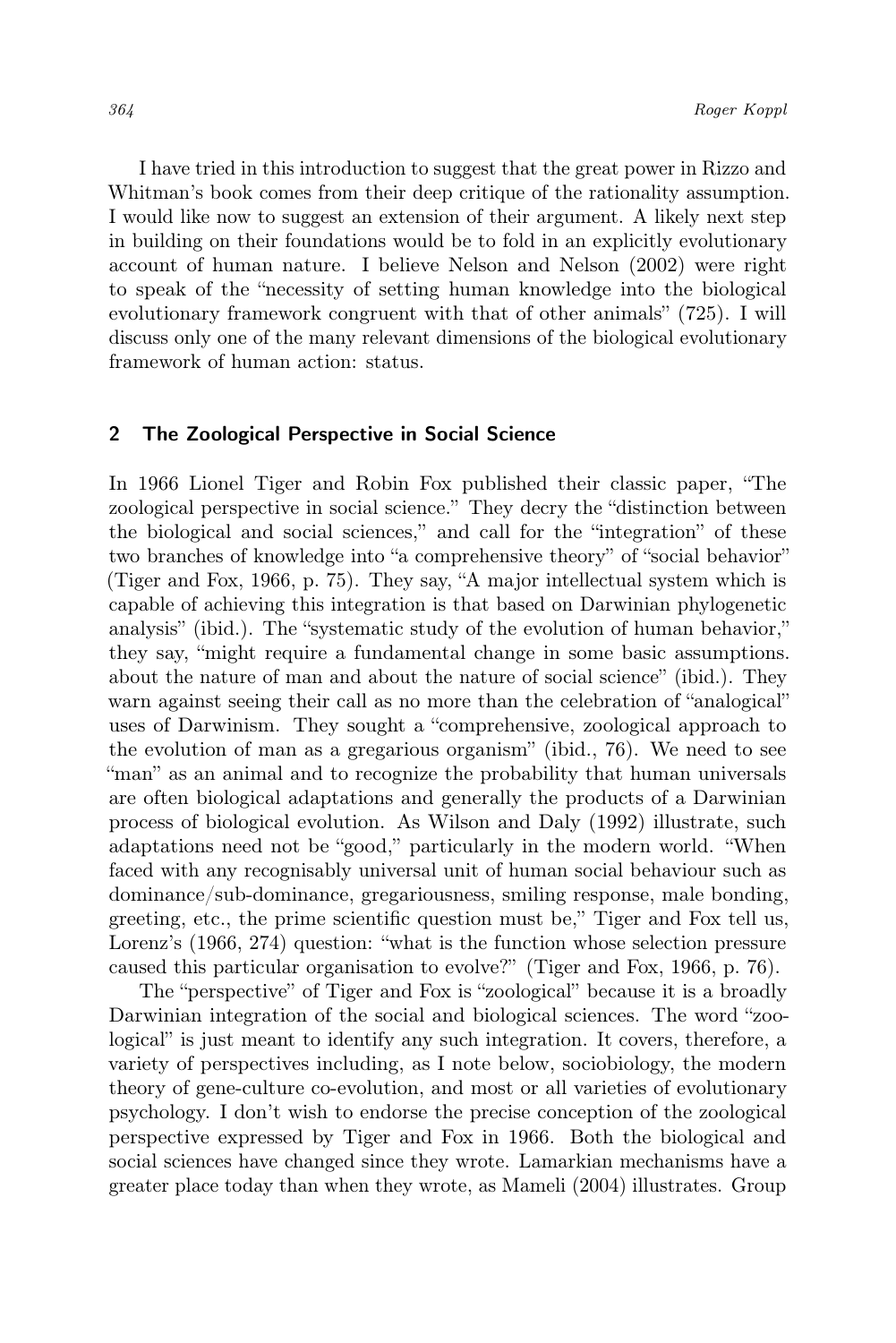selection has been rehabilitated (Wilson, 1975; Wilson and Wilson, 2007). We now have convincing theory and evidence of gene-culture co-evolution (Boyd and Richerson, 1985; Henrich, 2016) which did not exist in 1966. And so on. But I do endorse integrating the social and biological sciences, seeing human universals as possible adaptations, tracing social causation back to our pre-human ancestors, and drawing out inferences about human nature.

We should probably consider Darwin's Descent of Man (1871) and The Expressions of Emotions in Man and Animals (1872) as the first works adopting the zoological perspective in social science. Many writers before Darwin recognized that humans somehow evolved. But they did not have sufficiently clear and correct ideas about how humans evolved or from what earlier forms to produce a satisfactory zoological perspective in the social sciences. For example, humans are not necessarily apish in Spencer's (1857) theory even though humanity is fully embedded in cosmic evolution and emergent from it. Darwin not only recognized that humans are descended from earlier species and share an evolutionary history with all terrestrial life forms. He also argued that we can and should understand human nature as being at least partly shaped by this evolutionary descent. We are apish because we are apes. Darwin is the original of this genre because earlier efforts did not have a sufficiently clear, complete, and correct set of mechanisms of human evolution to draw useful and grounded inferences.

Even after Darwin provided a workable framework for situating humans among the beasts, the zoological perspective in social science stumbled. Veblen (1898) famously asked "Why is Economics not an Evolutionary Science?" But it is probably fair to say that he did not adopt a zoological perspective in the social sciences. Hodgson (2008, 399 and note 3, 404) says he applied the Darwinian logic of variation, selection, and retention to "individual habits and institutions." But this application does not commit us to an apish model of humans. More generally, generalized Darwinsim (Hodgson and Knudsen, 2010) does not necessarily imply a zoological perspective in the social sciences. Nor does the sort of evolutionary economics inspired by Joseph Schumpeter.

Nelson and Winter's (1982) An Evolutionary Theory of Economic Change is indeed "evolutionary." But it does not adopt the zoological perspective in social science. Blute (2013) was probably right to describe Hull (1988) and Campbell (1965) as "among the most forceful of the early modern theorists to appreciate" how "Darwinian-style evolutionary principles based at their most simplest [sic] on social learning, variation and selection apply to sociocultural phenomena" (115). But this appreciation puts them in the same generalized-Darwinism box with Hodgson and Knudsen (2010) and others rather than the zoological-perspective box with Tiger and Fox (1966) and others.

Confusion about biological Darwinism may have delayed the arrival of the zoological perspective in the social sciences. Hard Darwinian logic holds that natural selection is driven by advantage to individuals and that group selection,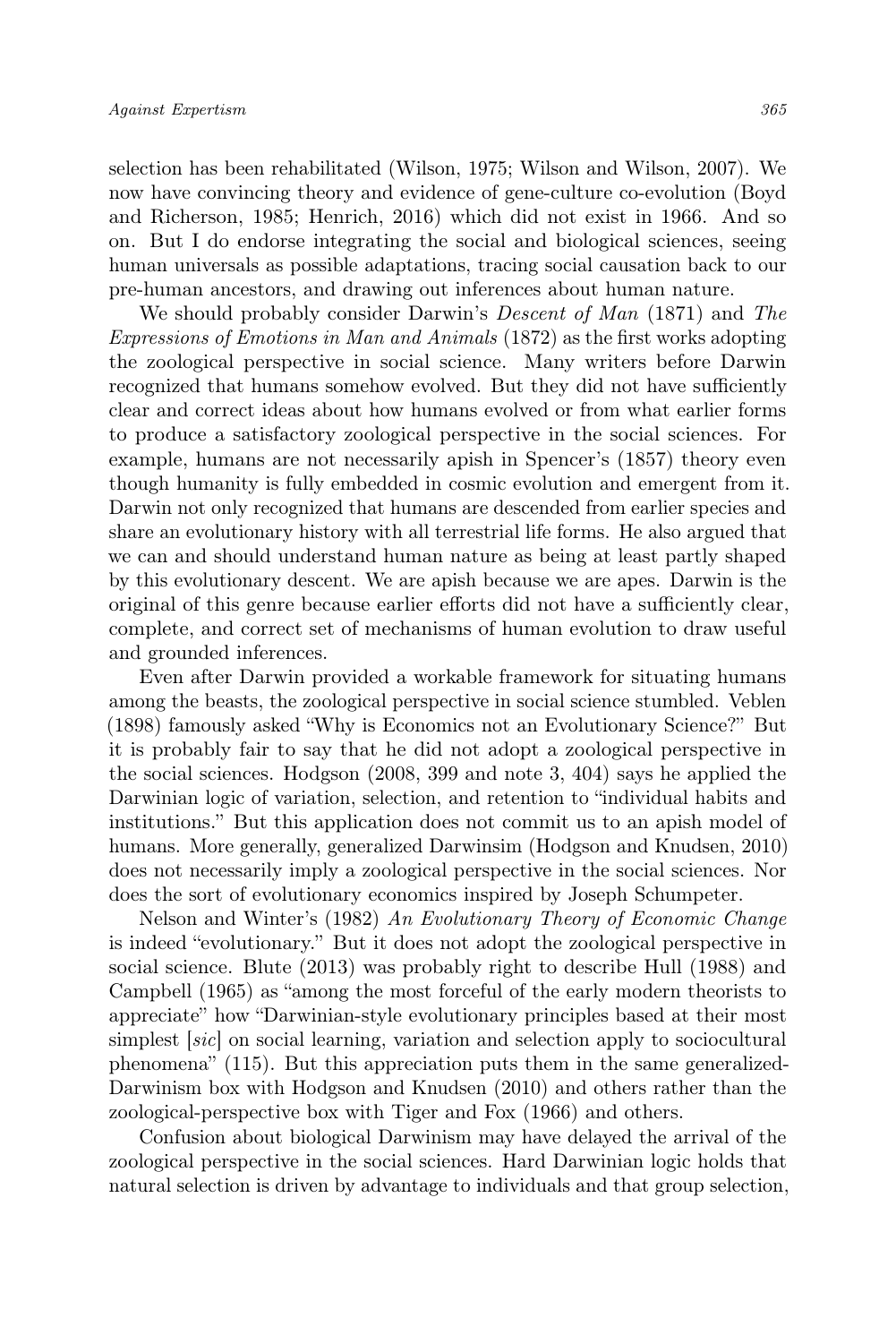which Darwin also affirmed, is driven by advantage to the group or society. Even this "hard" statement is loose. But it is hard enough to underline the fact that neither natural selection nor group selection is driven by advantage to species.

Unfortunately, early interpreters of Darwin were "muddled" about Darwinian mechanisms and given to confused accounts of "higher-order laws" in which evolution was propelled by the "good" of "species or ecosystems" (Gould, 1982, p. 381). Gould says Williams (1966) and Maynard Smith (1978) "have done great service in identifying and correcting this confusion" (note 11, 386). Thus, 8 years after Tiger and Fox's classical article, there was still widespread confusion on the basics of Darwinian mechanisms. Given this confusion, it is not surprising that a reasonably coherent version of the zoological perspective in social science seems to have arrived only about 1960.

Smith *et al.* (2001) traced the zoological perspective back only as far as about 1976. "It is 25 years," they say, "since modern evolutionary ideas were first applied extensively to human behavior, jump-starting a field of study once known as 'sociobiology"' (2001, 128). The four foundational texts of "evolutionary social science," in their telling, are Wilson (1978), Dawkins (1976), Alexander (1979), and Chagnon and Irons (1979). They suggest that sociobiology gave way to the evolutionary psychology (Barkow *et al.*, 1992), human behavioral ecology (Krebs and Davies, 1997), and "dual inheritance theory" (Boyd and Richerson, 1985). Caporael (2001, 2007) provides an overview of some broad trends in this direction.

The zoological perspective requires us to see both what humans have in common with other beasts and what is unique in them. Nelson and Nelson (2002) convey the point well. They advocate "setting human knowledge into the biological evolutionary framework congruent with that of other animals, where the point is to learn about and adapt within the world. But at the same time," they note, researchers must recognize and incorporate "the special human capacities for symbolic communication and collective problem-solving." Moreover, "a critical factor in human cultural evolution is that humans have constantly and radically changed the environment itself, thus changing the nature of the adaptation problem in significant ways" (725).

Since the rise of sociobiology and its various offshoots, zoological perspectives have gained ground. The literature on the zoological perspective is now large and heterogeneous. Contributions to this literature integrate the social and biological sciences by drawing from evolutionary science one or more inferences about human nature and applying such inferences to the human sciences. It unites biology with all the human sciences, including economics (Hayek, 1988), political science (Rubin, 2002), sociology (Alland, 1969), and literary criticism (Carroll, 2004). Paul Rubin's Darwinian Politics is a good example for his breadth of vision and careful treatment of evolutionary issues. Sober and Wilson's Unto Others is a good example of a more narrowly focused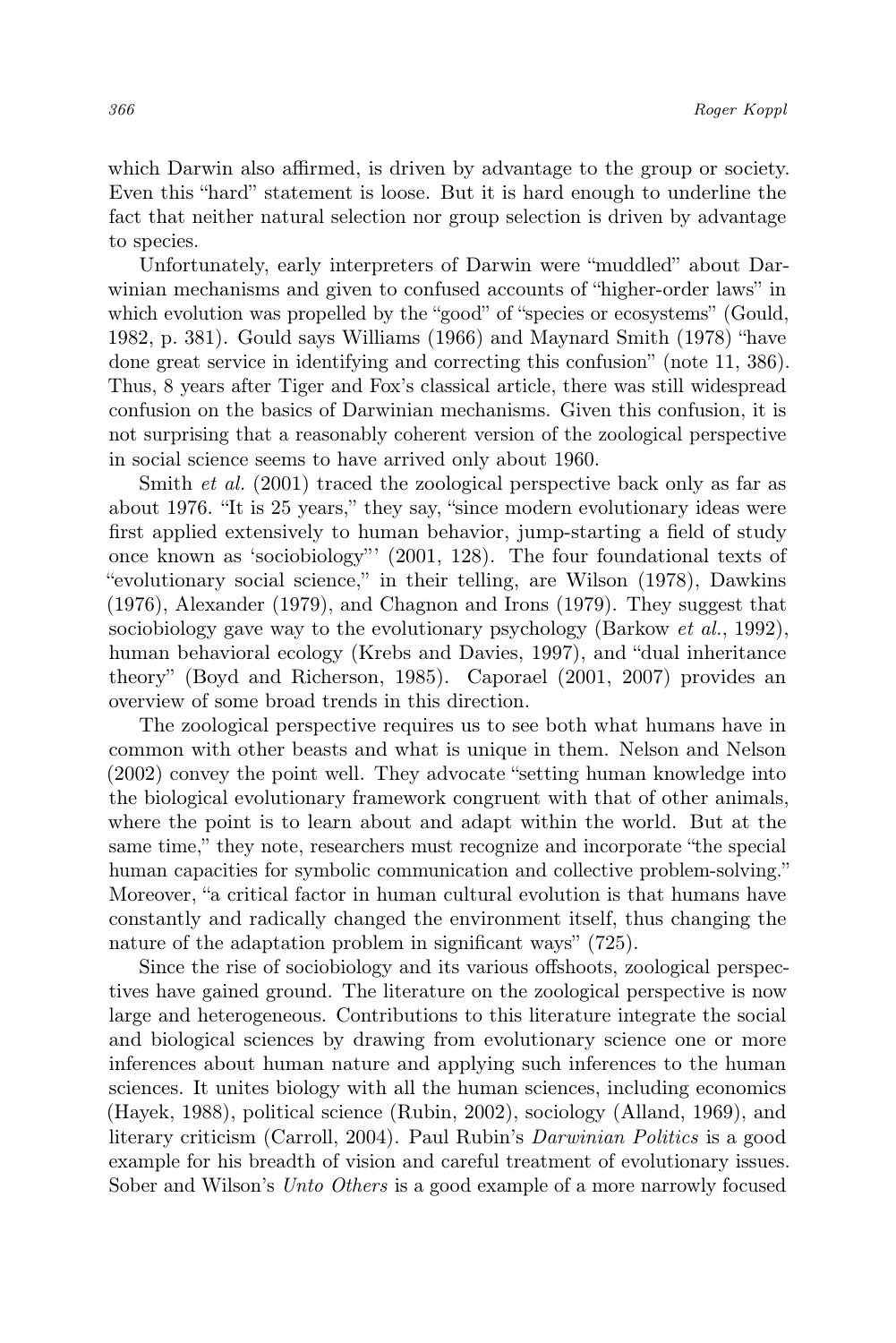work adopting the zoological perspective. Henrich (2016) and Barkow *et al.* (1992) have been helpful to me in thinking through the zoological perspective. Wilson's *The Property Species* (2020) illustrates how the zoological perspective can change our understanding of basic categories in social science. Koppl et al.  $(2018)$ , Cazzolla Gatti et al.  $(2020)$ , and Koppl et al.  $(2021)$  unite evolutionary considerations with Athur's (2009) theory of combinatorial evolution to produce a zoological perspective on the history of technology.

I note in passing that the zoological persepective in the social sciences carries us beyond the distinction between "behaviorism" and "behavioralism." Both terms can have loose and fluid meanings within the economics literature, and space limitations prevent me from treating them adequately here. But in the usual treatments, neither view traces learning mechanisms back to their evolutionary origins. Sometimes "behavioralism" means something like the list of supposed "heuristics and biases" uncovered in the human-subjects laboratory. We have seen that Rizzo and Whitman's treatment of inclusive rationality reveals such "behavioralism" to be context-thin and often asymmetric. From the zoological perspective, neither "behaviorism" nor "behavioralism" as usually construed within the economics literature gives us a sufficiently rich, complete, and grounded account of human learning.

We can and should put the analysis of Rizzo and Whitman into the context of the evolution of Homo sapiens. I think their textured account of economic rationality is consistent with current best science, including evolutionary theory, neuroscience, and psychology. In other words, it seems to fit the picture of human nature we get from science in general and evolutionary science in particular. Puppet rationality is not apish, but inclusive rationality is. Apish humans "[e]xperience internal conflict," have "preferences that depend on context," and so on (RW, 26–27). Importantly, apish humans "[h]old beliefs that serve purposes other than truth-tracking" (RW, 26). Natural selection did not mold minds to achieve truth; it molded minds to achieve differential reproductive success.

If Rizzo and Whitman have hit the mark without the benefit of the zoological perspective, we can praise and celebrate their achievement. But why drag in biology? Why bone up on lots of natural science for which we may have no training and little appetite? There may be a reason even if there is no analytical payoff for economics. Showing that their analysis is consistent with our knowledge of humans and their evolution might prevent it from being falsely ignored or dismissed by economists who have self-consciously taken up the zoological perspective. That might be reason enough to trouble ourselves with the biological angle on their work. It keeps them where they deserve to be: in play. But there is, I think, an analytical payoff to bringing biology in. I think the zoological perspective would help to advance Rizzo and Whitman's argument. I will support this conjecture by considering the role of status in human groups.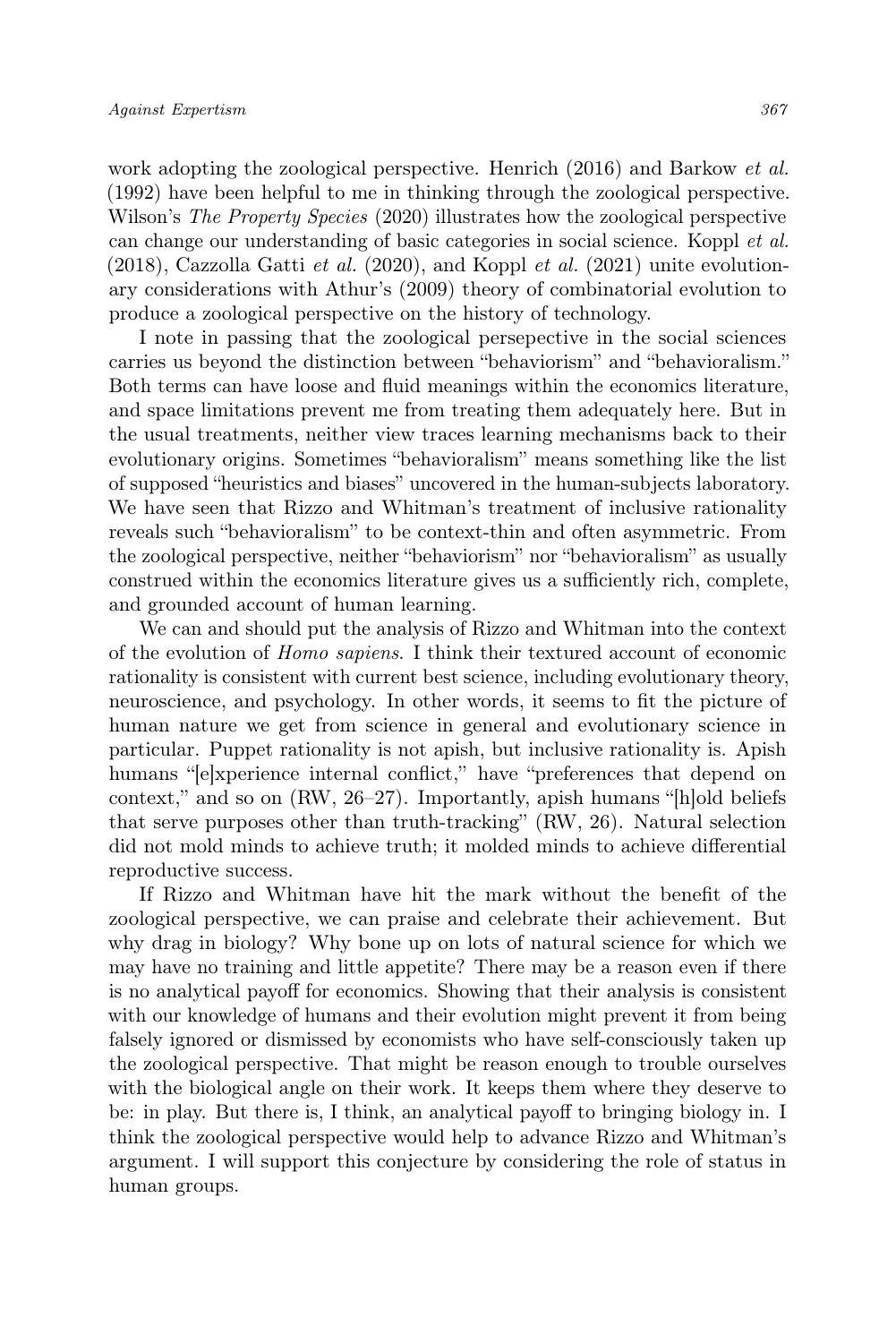## 3 Status

People like status. This familiar home truth is reinforced by the findings of modern ethology. Social animals are often organized in "dominance hierarchies" (Chase et al., 2002). Importantly, "Practically all multi-male/multi-female non-human primate societies are organized on the basis of social dominance hierarchies" (Butovskaya, 2020). Humans are primates, and primates are hierarchical. In a dominance hierarchy, aggressive acts such as bites and threats mostly flow down the hierarchy from the most dominant to most subordinate member of the group, while benefits such as food and access to sexual partners disproportionately flow up the hierarchy.

Not all dominance hierarchies are created equal. Some are "steeper" than others. De Vries et al. (2006) introduced a measure of "steepness" for dominance hierarchies. Their brief characterization is uninformative for the uninitiated. "Steepness of a hierarchy is defined here as the absolute slope of the straight line fitted to the normalized David's scores (calculated on the basis of a dyadic dominance index corrected for chance) plotted against the subjects' ranks." The "David's scores" they refer to capture how lopsided encounters are within a group. If your interactions with others in the group get you a lot of "wins" and few "losses," you have a high David's score. The more lopsided your win-loss record, the higher your David's score. Low steepness means everyone has about the same David's score and the group or society is relatively egalitarian. High steepness means David's scores grow sharply with rank, and the group or society is relatively hierarchical. It seems only plausible to guess that environmental conditions will influence steepness. Vehrencamp (1983, p. 667) says, "When it is to the advantage of the dominant to maintain the group, the dominant will ultimately be limited in the degree of bias it can impose by the options available to subordinates outside the group."

Dominance hierarchies exist in primate socieites. We are apes. We are of the same "order" as other primates, including lemurs, new world monkeys, and apes. This order probably emerged 55–85 million years ago (Masters, 2006). The apes form the "superfamily" of "Hominoidea." The great apes, including gorillas, chimps, bonobos, and humans are a "family" known either as "Homoinidae" or hominids. The Hominini or hominins are a smaller group, a "tribe", that includes chimps, bonobos and humans, but excludes gorillas. The human evolutionary line probably split from the line that produced chimps and bonobos between 7 and 13 million years ago (Butaskaya, 2020, 15). This split is sometimes called (as in Butaskaya, 2020) the "Homo-Pan split." But genus Homo did not emerge until about 2.8 million years ago (Villmoare et al., 2015) and genus Pan, presumably, also emerged only after the "Homo-Pan split." Thus, the split occurred before either genus, *Homo* or *Pan*, had yet emerged. From this rough history and the universality of dominance hierarchies among primates we can reasonably infer that the human "love of domination and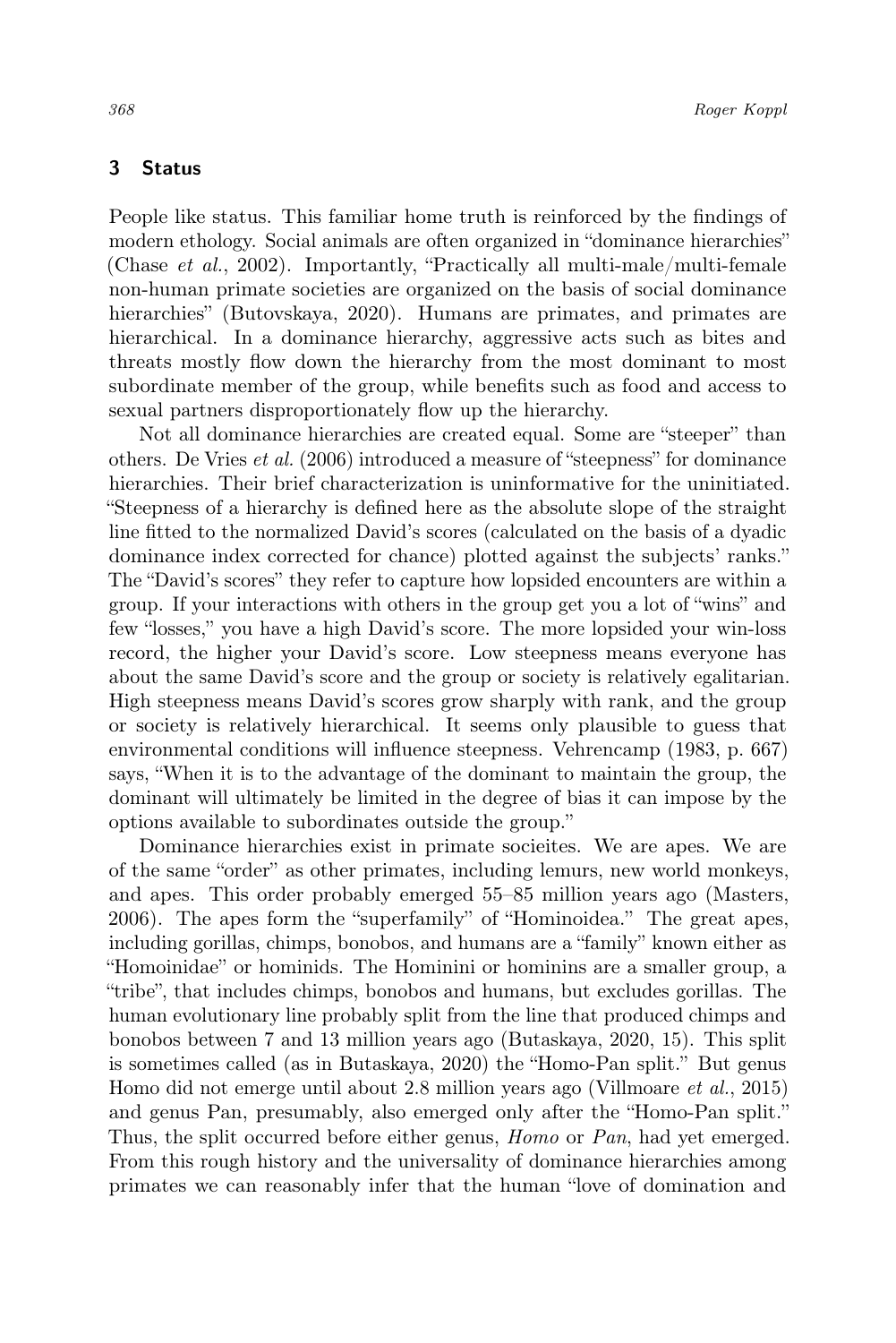tyrannizing" noted by Smith (1763 [1982], p. 186) was already present 55 million years ago, whereas any phenotype not shared with other primates probably emerged not more than 13 million years ago.

In spite of our long-standing apish love of domination and tyrannizing, we also have egalitarian impulses. We seem to be the only animals with "reverse dominance hierarchies" (Boehm, 1993a). Boehm (1993b, p. 247) says, "A reverse dominance hierarchy is present only when the strongest individuals in a group are denied power by assertive collective action on a continuing basis." Reverse dominance hierarchies create egalitarian societies.

Uniquely among the beasts today, it seems, humans have both dominance and prestige as a "distinct yet viable avenues to social rank" (Cheng, 2013). Humans have both dominance and prestige. It is this double path to status that makes possible "expertism" – the attempt to leveraging prestige to acquire dominance.

Prestige is "social rank that is granted to individuals who are recognized and respected for their skills, success, or knowledge" (Cheng, 2013, p. 8). Thus, prestige is status freely given rather than forcefully extracted. Henrich and Gil-White say, "Prestige is a consequence of the evolution of direct social learning capacities in the human lineage" (2001, 173).

Prestige probably became a path to status for humans because we are a cultural species. That is, we do things we learned without the aid of instinct. This happens in other species too, as with imprinting. But learning in other animals usually does not involve "the transmission of both goals and motor patterns." In "local enhancement," for example, the learner animal reinvents a skill rather than "directly acquiring" it. Local enhancement is "learning," however, however because "the learner's proximity to a skilled individual (and any necessary materials) increases the chance of reinventing" the skilled behavior in question (Henrich and Gil-White, 2001, p. 174). In what Henrich and Gil-White (2001, p. 173) call "true imitation," however, "a human imitator can copy the behavior or behavioral strategy of a model, including the motor patterns and objectives." They say, "most other animals completely or almost completely lack" such "true imitation."

I have said that humans are a cultural species. Importantly, cultural learning has shaped the human genome which, in turn, has shaped our disposition to cultural learning. This mutual shaping over time is the gene-culture co-evolution proposed by Boyd and Richerson (1985), Henrich (2016), and others. Powerful evidence seems to support the general idea of gene-culture co-evolution. For example, humans are "biologically committed to a diet of cooked food" (Wrangham and Carmody, 2010, p. 189) and we have "greater manipulative ability" with our hands than other modern apes (Panger et al., 2002, p. 238). Henrich (2016) is a useful introduction that explains how our bodies are dependent on technological innovations that are not instinctual. Citing (Henrich, 2016, pp. 65–69), Koppl et al. (2021) say, "Modern humans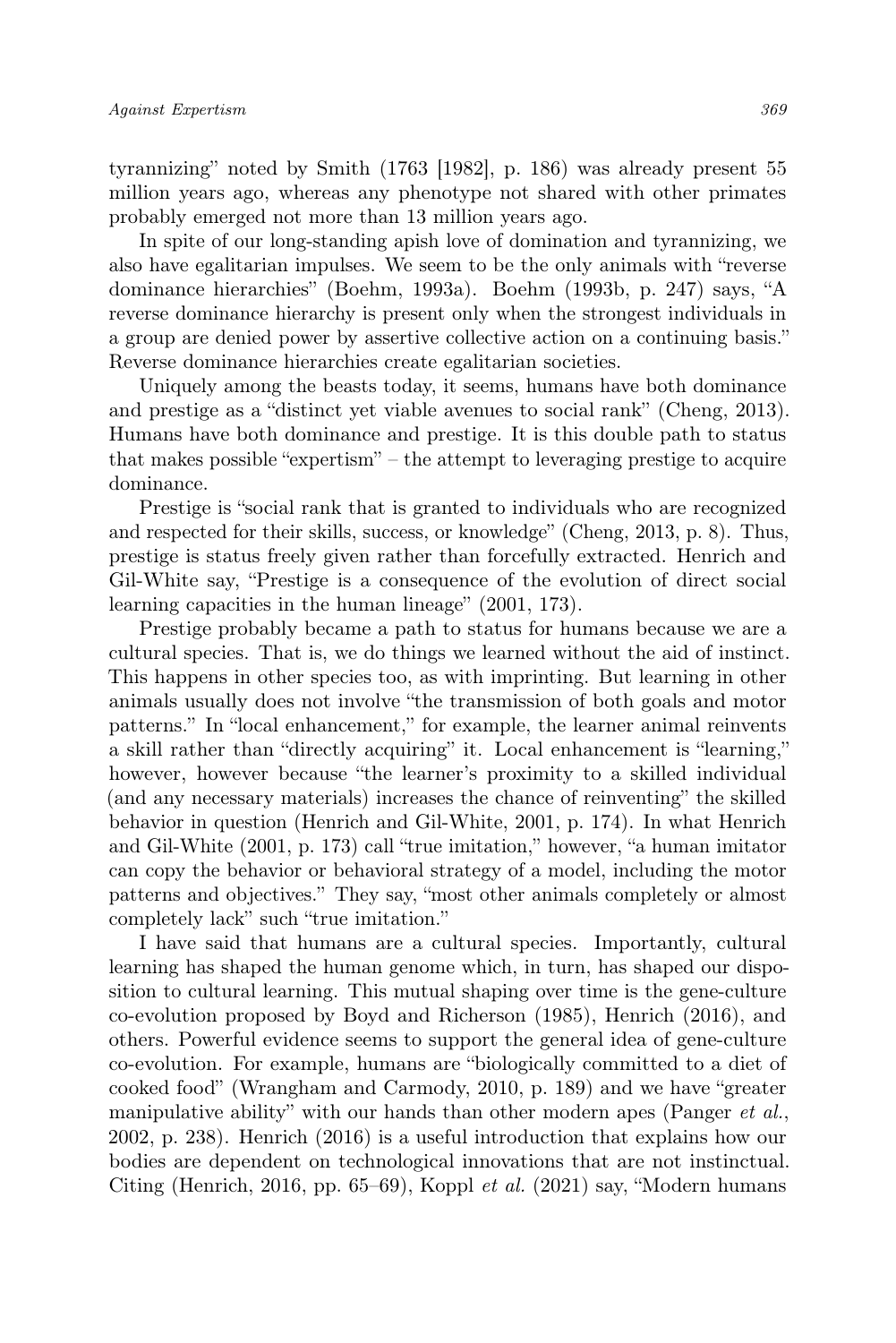seem to have no instinct for the control or ignition of fire, and yet our puny intestines, unsatisfactory jaw muscles, and small mouths make us dependent on cooking to survive."

In the tradition of Boyd and Richerson (1985) and Henrich (2016), imitation is the key mechanism of cultural evolution. Imitators require cues indicating whom to imitate. Prestige provides such a cue. But because prestige is freely given, opinions may differ on who has higher status. And status in one area does not automatically confer status in other areas. A hunter who knows how to wield a spear may not know how to make a spear, and a skilled craftsman who knows how to make a spear may not know how to wield a spear. Dominance creates a linear order, prestige does not.

Koppl et al. (2021) draw heavily on the work of Boyd, Richerson, and Henrich. But they give greater weight to technology. And, following Kauffman (1988), Arthur (2009) and others, they think the great driver of technological change is not imitation, but recombination. It seems reasonable to guess that the emergence of prestige is linked to toolmaking. Once toolmaking begins, there would seem to be strong evolutionary pressure favoring changes that augment toolmaking skills. Evolutionary pressure would seem likely to favor those individuals, and perhaps those groups, who give deference and attention to the best tool makers in the group.

Evolutionary pressures would seem to favor those individuals who gave good toolmakers deference and attention. Such deference and attention would put them in a better position to make good tools, which would have enhanced their position within the group and, therefore, their reproductive success.

Evolutionary pressures would also seem to favor those groups in which good toolmakers received deference and attention. Such deference and attention would enhance the group's toolmaking tradition, which would correspondingly enhance the group's success in hunting large mammals. The stronger and healthier group would likely grow in numbers, and it would be more likely to prevail in wars with other neighboring groups.

Henrich and Gil-White say, "acquiring prestige may confer a capacity for force threat, in turn evoking dominance psychology in subordinates" (2001, 171). It is this conferring of "force threat" that I am calling "expertism."

We see the attempt to turn prestige into dominance already with Socrates, as I have pointed out elsewhere (Koppl, 2018, pp. 46–47). In Xenophon's version of Apology, Meletus exclaims to Socrates, "I know those whom you persuaded to obey yourself rather than the fathers who begat them." Socrates admits it, but insists that we should always defer to "the wisest authorities" (Xenophon, 2007, pp. 6–7).

Certain 19th century "men of science" also expressed a desire to turn prestige into dominance. These "men of science" were expert witnesses at law who objected to being challenged by competing experts (see Golan, 2004; Koppl, 2018, 56–67). One such expert, Smith (1860, p. 141), advocated the creation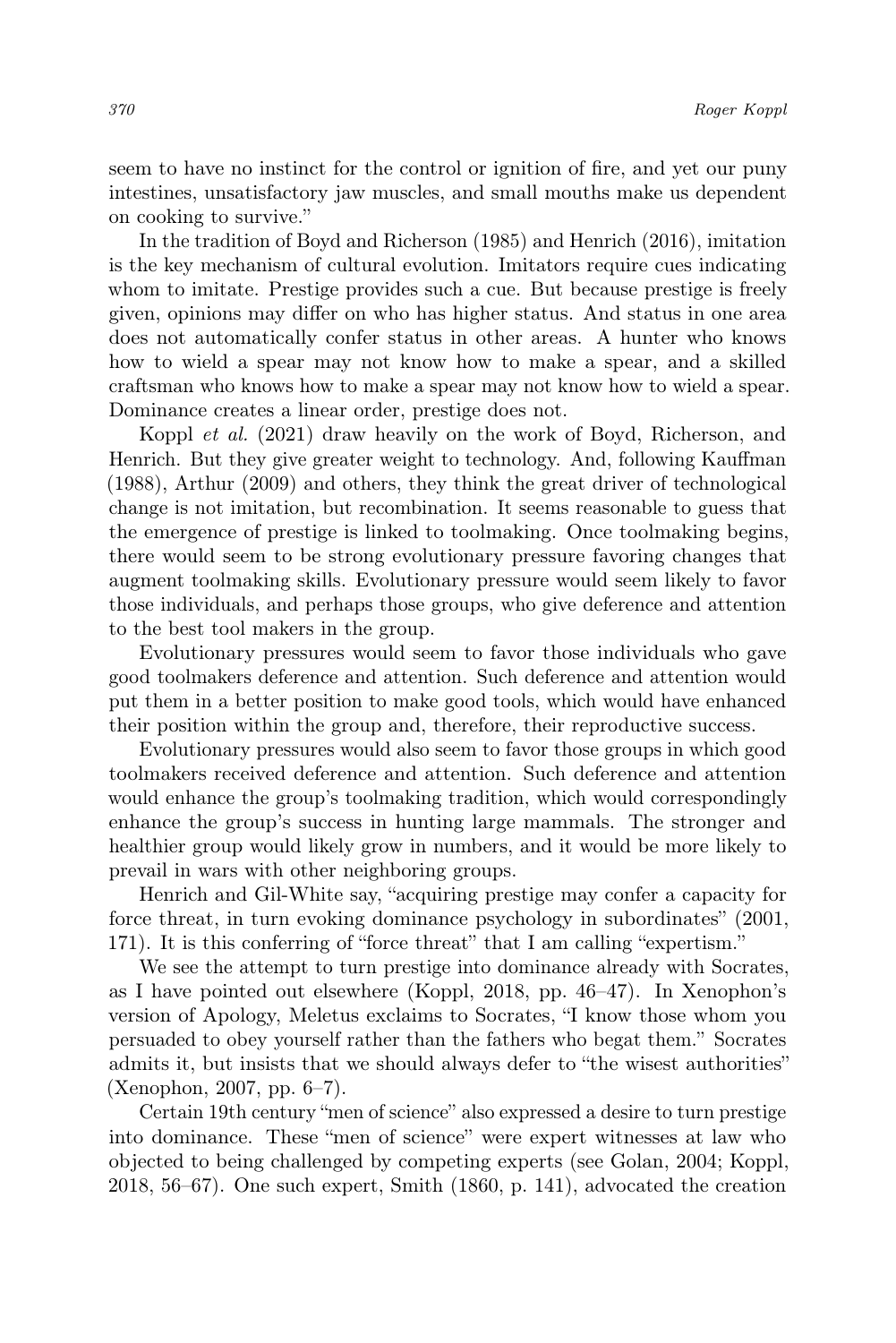of "a scientific assessor on the bench beside the judge, who shall examine the witnesses, if needful, and who shall advise the judge." This assessor "shall not be questioned as a witness, but sit as assistant to the judge." Smith endorses the proposal he attributes to "the Rev. W. Vernon Harcourt" that "these assessors shall be appointed by the Secretary of the State for Home Affairs. This would render him independent in his position." The assessor "would sit with the judge, hear the evidence, and  $\dots$  inform the judge as to the scientific bearings of the evidence." In other words, the scientific expert should be in charge. If the assessor is appointed by the Crown instead of the court, he would "speak less as an inferior or an employed of the judge." This whole arrangement would "cause to cease much unnecessary contradiction and opposition."

These "men of science" hated opposition. The proposal to be made "assessors" immune to challenge was an attempt to transform their prestige as scientists into dominance within the courtroom. They are not be challenged but obeyed.

More recently, the American Association for the Advancement of Science (AAAS) has become a special-interest lobby aimed at empowering scientists. Their "Public and Policy Statements" [\(https://www.aaas.org/statements\)](https://www.aaas.org/statements) take policy stances and are therefore inappropriately political. The AAAS's statement of 23 June 2020 on migration, for example, is inappropriate because science cannot imply any policy stance without the addition of normative judgments. No organization can avoid all normative judgments. An organization must act and all actions aim at ends, thus evincing a preference for the actions taken over those not taken. But an organization devoted to science should seek to generally avoid expressing value judgments or embracing controversial judgments. Unfortunately, only a portion of the American electorate favors substantially freer migration. For the very reason, however, it is a topic the AAAS should avoid.

The AAAS's statement on migration is disturbing because is seems to discriminate among potential immigrants, favoring "highly-skilled scientists" over the homeless, the tempest-tost, and the wretched refuse of foreign shores. The AAAS objects only to "[p]reventing highly-skilled scientists and postdocs from entering the US." It favors, in other words, those who would benefit less over those who benefit more from moving to the United States.

Some degree of nationalism seemed present in their statement of 30 January 2017. It reads in part, "As other countries increase their attention to and investments in science and technology, the United States will make falling behind a new reality."

On 15 January 2021, the AAAS journal Science published a news article proclaiming, "Science could benefit as Democrats take power" (Malakoff and Mervis, 2021). It makes no argument to the support the claim that the laws and policies the Democratic Congress will enact will be beneficial to science, apparently because this view is taken for granted. For example, they say the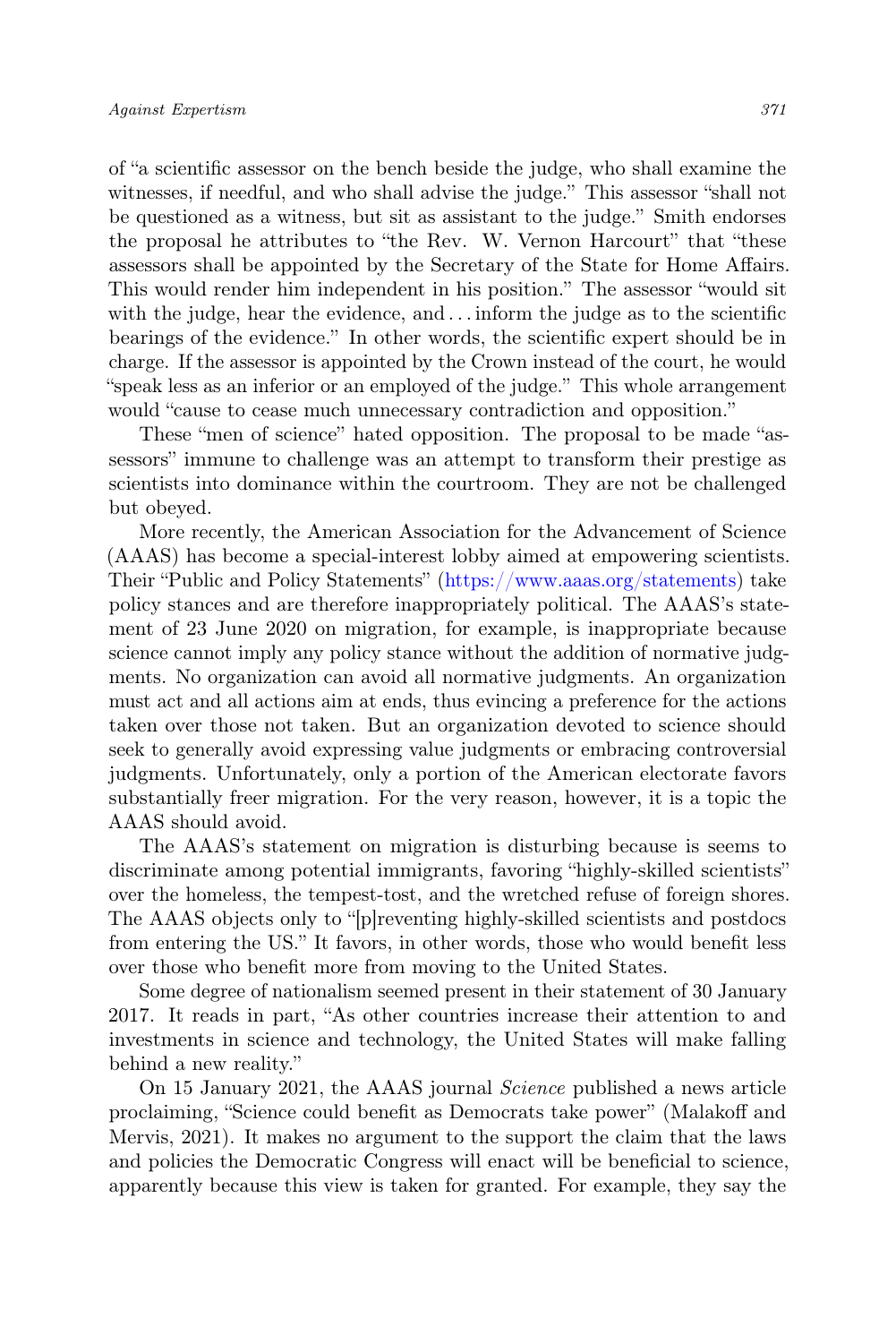new political balance in Congress "bodes well for more aggressive government action on climate change," without seeming to imagine the possibility that ecosystem management is a "wicked" problem requiring adaptive decisionmaking processes that "span across administrative boundaries" (DeFries and Nagendra, 2017). They seem to welcome the prospect of "rejoining the Paris climate pact," without recognizing the evidence, found in Peters *et al.* (2020) and elsewhere, that Paris has been ineffectual. They seem to celebrate Senator Schumer's record of "promoting clean energy" without recognizing that, "owing to the complexity of economic systems and human behavior," clean energy doesn't do much environmental cleaning (York, 2012).

The AAAS has endorsed a vision of technocratic rule. One clear statement is found in a 2016 video entitled "Stand with AAAS to support science" [\(https://www.youtube.com/watch?v=Ja1TPlBqiP8&feature=share\)](https://www.youtube.com/watch?v=Ja1TPlBqiP8&feature=share). "The world has a few problems," we are told. The AAAS wants a "scientific approach" to creating change and solving problems." The narrator proclaims, "We can influence how policymakers approach problems," and "We can stop the trend of online factless information." And without irony the narrator exclaims, "Scientists unite!" It is shameful and shocking that the AAAS has forgotten that science advances by contestation and disagreement, not unity. The technocratic vision of the AAAS would make scientist our overlords. Science nerds want to be policy jocks.

Eisenhower (1961) warned of the problem I raise in his famous farewell speech. In this speech he famously warned of the "military-industrial complex." Less famously, he also warned of a "technological revolution" that had changed "the conduct of research" in American universities. "Akin to, and largely responsible for the sweeping changes in our industrial–military posture, has been the technological revolution during recent decades." Eisenhower said, "Partly because of the huge costs involved, a government contract becomes virtually a substitute for intellectual curiosity. For every old blackboard there are now hundreds of new electronic computers." In this situation, "The prospect of domination of the nation's scholars by Federal employment, project allocations, and the power of money is ever present and is gravely to be regarded."

Expertism is a problem that makes paternalism even more dangerous. It is not only that the worse get on top, as Hayek (1944, pp. 100–113) argued. It is also that our innate apish desire for dominance calls out the worse from those who reach the tops of expert hierarchies.

#### 4 Conclusion

I do not know all the ways in which the zoological perspective in the social sciences might enrich and expand upon Rizzo and Whitman's critique of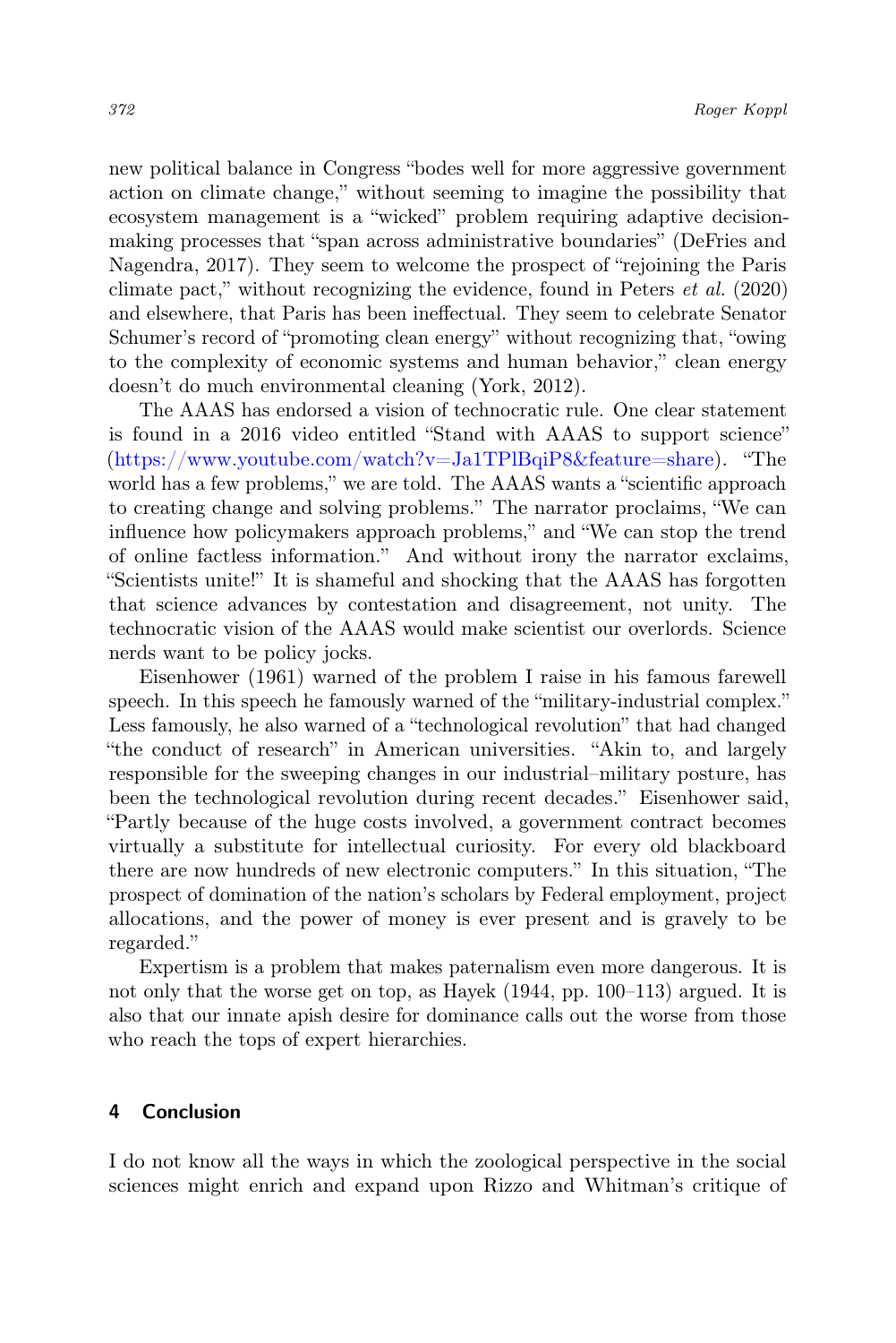rationality. Future knowledge exists only in the future. But I have given an example. The zoological perspective in the social sciences leads us to recognize humanity's apish disposition to create linear dominance hierarchies. It also directs us, however, to the equally human disposition to form reverse dominance hierarchies and to the categorical distinction between dominance and prestige. These conceptual tools point to expertism and to an explanation of its power and persistence in human life. More generally, the zoological perspective in the social sciences helps us to better understand the unending human saga of equality and hierarchy, liberty and tyranny. Whether such understanding will help tip the balance in favor of equality and liberty is future knowledge.

Rizzo and Whitman's Escaping Paternalism is a vindication of von Mises' (1949, 196) distinction between "cooperation by virtue of contract and coordination, and cooperation by virtue of command and subordination or hegemony." Rizzo and Whitman show that von Mises was right say that with "contract and coordination" the "logical relation" between parties is "symmetrical," whereas "command and coordination" produce an "asymmetrical" relation in which the dominated parties are "mere pawns" of the "director." Rizzo and Whitman show that "libertarian paternalism" is an oxymoron. Do we respect the equal dignity and autonomy of our fellow humans or not? von Mises did. Cosmopolitan liberals do. Libertarian paternalists do not. Placing Rizzo and Whitman's analysis into a zoological context allows us to see in "contract and coordination" social relations in which status is acquired by freely given prestige and to see in "command and subordination" social relations in which status is acquired by forcefully extracted dominance.

Liberalism is the vision a society of equals. It calls for a society without concentrated or unchecked power. In such a society, like that of our huntergatherer ancestors, the main avenue to status is freely given prestige. The path to dominance in such a society is checked and limited by the egalitarian ideology of the many. Homo sapiens passed 200,000–300,000 years (Stringer and Galway-Witham, 2017) in reverse dominance hierarchies in which the prestige was the primary path to status. Since the Neolithic Revolution, which was hardly more than 10,000 years ago, dominance has become predominant in human societies. Can this recent short period of linear dominance hierarchies be brought to an end? Or are we doomed to live with the boots of the few forever stamping on the faces of the many? It is undecided whether the liberal vision of egalitarian cooperation can prevail. But it is worth fighting for.

### References

Alexander, R. D. 1979. Darwinism and Human Affairs. Seattle and London: University of Washington Press.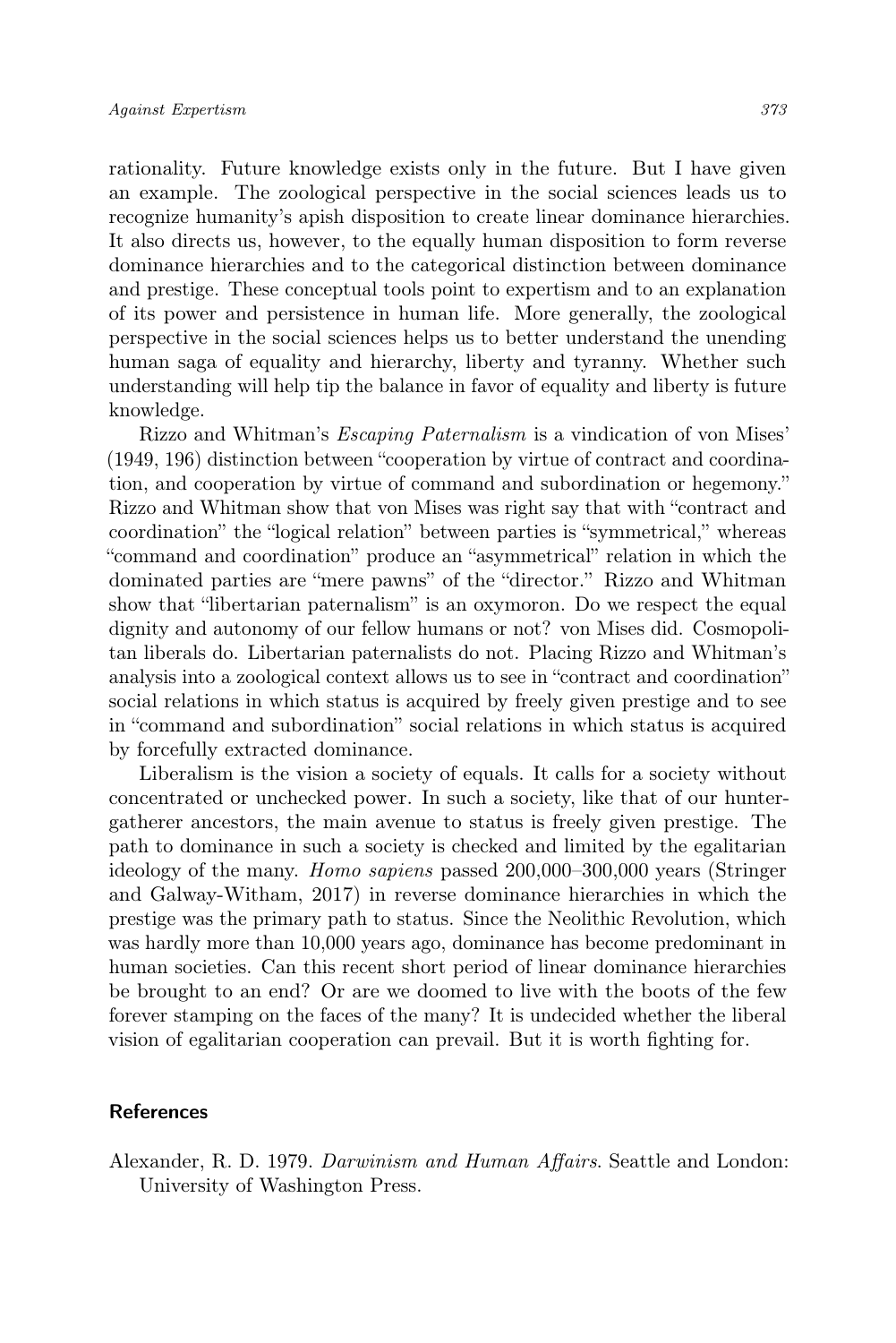- Alland, A. J. 1969. "Darwinian sociology without social Darwinism?" Social Research. 36(4): 549–561.
- Arthur, W. B. 2009. The Nature of Technology: What It Is and How It Evolves. New York, London, Toronto, and Sydney: Free Press.
- Barkow, J., L. Cosmides, and J. Tooby. 1992. The Adapted Mind: Evolutionary Psychology and the Generation of Culture. New York: Oxford University Press.
- Blute, M. 2013. "'Variation and selective retention' as an evolutionary epistemology: Were Donald Campbell's life histories sufficient?" Israel Journal of Ecology and Evolution. 59(2): 109–116.
- Boehm, C. 1993a. "Egalitarian behavior and reverse dominance hierarchy". Current Anthropology. 4(3): 227–240, 250–254.
- Boehm, C. 1993b. "Reply". Current Anthropology. 4(3): 245–254.
- Boyd, R. and P. J. Richerson. 1985. Culture and the Evolutionary Process. Chicago: The University of Chicago Press.
- Butovskaya, M. L. 2020. "Primates as living links to our past: variations in hierarchy steepness but not real egalitarianism". Pervobytnaya arkheologiya. Zhurnal mezhdistsiplinarnykh issledovaniy (Prehistoric Archaeology: Journal of Interdisciplinary Studies). 1: 13–26.
- Campbell, D. T. 1965. "Variation and selective retention in socio-cultural evolution". In: Social Change in Developing Areas: A Reinterpretation of Evolutionary Theory. Ed. by H. R. Barringer, G. I. Blanksten, and R. W. Mack. Cambridge, MA: Schenkman Publishing Company. 19–49.
- Caporael, L. R. 2001. "Evolutionary psychology: Toward a unifying theory and a hybrid science". Annual Review of Psychology. 52: 607–628.
- Caporael, L. R. 2007. "Evolutionary theory for social and cultural psychology". In: Social Psychology: Handbook of Basic Principles. Ed. by E. T. Higgins and A. Kruglanski. New York: Guildford Press. 3–18.
- Carroll, J. 2004. Literary Darwinism: Evolution, Human Nature, and Literature. New York and London: Routledge.
- Cazzolla Gatti, R., R. Koppl, B. Fath, S. Kauffman, W. Hordijk, and R. Ulanowicz. 2020. "On the emergence of ecological and economic niches". Journal of Bioeconomics. 22(2): 99–127.
- Chagnon, N. A. and W. G. Irons. 1979. Evolutionary Biology and Human Social Behavior: An Anthropological Perspective. Duxbury Press.
- Chase, I. D., C. Tovey, D. Spangler-Martin, and M. Manfredonia. 2002. "Individual differences versus social dynamics in the formation of animal dominance hierarchies". Proceedings of the National Academy of Sciences. 99(8): 5744–5749.
- Cheng, J. 2013. "Two ways to the top: Evidence that dominance and prestige are distinct yet viable avenues to social rank". PhD dissertation, University of British Columbia.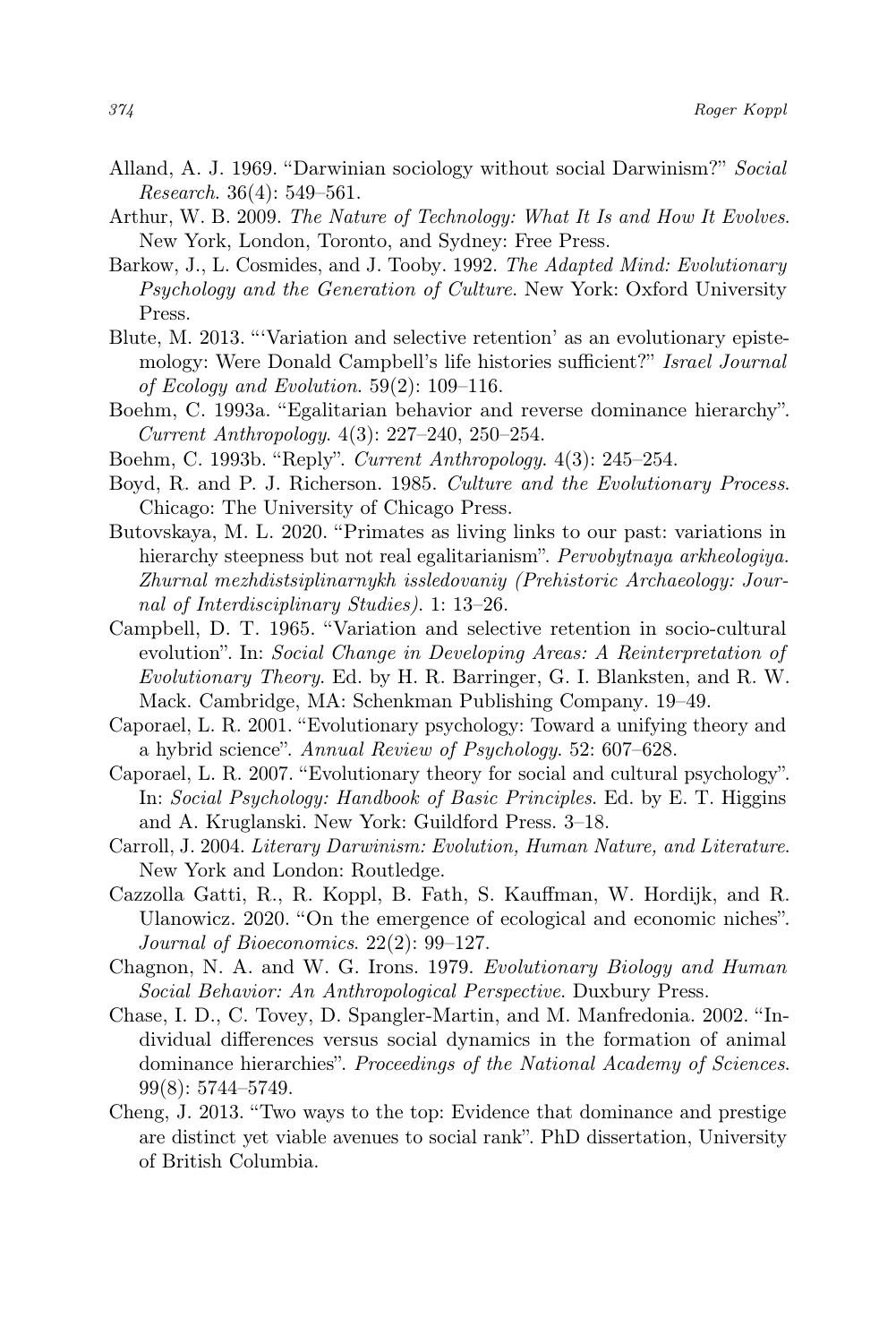- Darwin, C. 1871. Descent of Man, and Selection in Relation to Sex. Vol. 1. New York: D. Appleton and Company.
- Darwin, C. 1872. The Expression of the Emotions in Man and Animals. London: John Murray.
- Dawkins, R. 1976. The Selfish Gene. Oxford: Oxford University Press.
- De Vries, H., J. M. G. Stevens, and H. Vervaecke. 2006. "Measuring and testing the steepness of dominance hierarchies". Animal Behaviour. 71(3): 585–592.
- DeFries, R. and H. Nagendra. 2017. "Ecosystem management as a wicked problem". Science. 356(6335): 265–270.
- Eisenhower, D. D. 1961. "Farewell radio and television address to the American People". In: Public Papers of the Presidents of the United States, Dwight D. Eisenhower 1960–61. Washington, DC: Office of the Federal Register, National Archives and Records Service, General Services Administration. 1035–1040.
- Golan, T. 2004. Laws of Men and Laws of Nature: The History of Scientific Expert Testimony in England and America. Cambridge, MA: Harvard University Press.
- Gould, S. J. 1982. "Darwinism and the expansion of evolutionary theory". Science. 216(4544): 380–387.
- Hayek, F. A. 1944. The Road to Serfdom. Chicago: University of Chicago Press.
- Hayek, F. A. 1988. The Fatal Conceit: The Errors of Socialism. Chicago: The University of Chicago Press.
- Henrich, J. 2016. The Secret of our Success. Princeton and Oxford: Princeton University Press.
- Henrich, J. and F. Gil-White. 2001. "The evolution of prestige: Freely conferred deference as a mechanism for enhancing the benefits of cultural transmission". Evolution and Human Behavior. 22: 165–196.
- Hodgson, G. M. 2008. "How Veblen generalized Darwinism". Journal of Economic Issues.  $42(2)$ : 399–405.
- Hodgson, G. M. and T. Knudsen. 2010. Darwin's Conjecture: The Search for General Principles of Social and Economic Evolution. Chicago and London: The University of Chicago Press.
- Hull, D. L. 1988. Science as a Process: An Evolutionary Account of the Social and Conceptual Development of Science. Chicago, IL: University of Chicago Press.
- Kauffman, S. 1988. "The evolution of economic webs". Ed. by P. W. Anderson and K. J. Arrow.
- Koppl, R. 2018. Expert Failure. Cambridge and New York: Cambridge University Press.
- Koppl, R., A. Deveraux, S. Valverde, R. Solé, S. Kauffman, and J. Herriot. 2021. "Explaining Technology". Available at SSRN 3856338.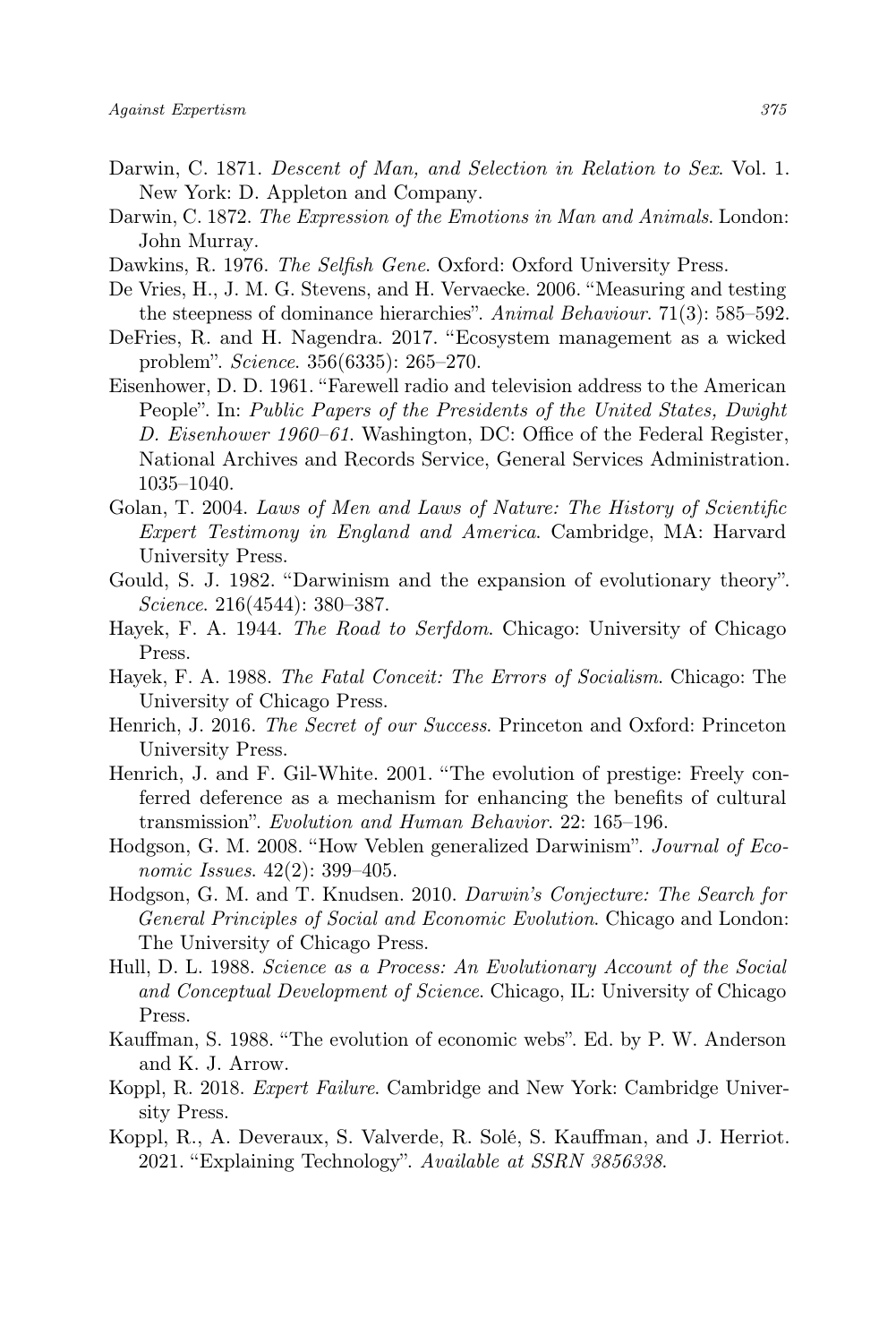- Koppl, R., J. Harriot, A. Devereaux, and S. Kauffman. 2018. "A simple combinatorial model of world economic history". URL:  $\frac{h}{h}$ ttps://arxiv.org/ [abs/1811.04502.](https://arxiv.org/abs/1811.04502)
- Krebs, J. R. and N. B. Davies. 1997. Behavioural Ecology: An Evolutionary Approach. 4th. Oxford: Blackwell Publishing Company.
- Lorenz, K. Z. 1966. "Evolution of ritualization in the biological and cultural spheres". Philosophical Transactions of the Royal Society of London. Series B, Biological Sciences. 251(772): 273–284.
- Malakoff, D. and J. Mervis. 2021. "Science could benefit as Democrats take power". Science. 371(6526): 218–219.
- Mameli, M. 2004. "Nongenetic selection and nongenetic inheritance". The British Journal for the Philosophy of Science. 55: 35–71.
- Masters, J. C. 2006. "When, where and how? Reconstructing a timeline for primate evolution using molecular and fossil data". In: Primates Cytogenetics and Comparative Genomics. Ed. by S. Luca and S. Roscoe. Firenze: Firenze University Press.
- Maynard Smith, J. 1978. The Evolution of Sex. New York: Cambridge University Press.
- Nelson, K. and R. R. Nelson. 2002. "On the nature and evolution of human know-how". Research Policy. 31: 719–733.
- Nelson, R. R. and S. G. Winter. 1982. An Evolutionary Theory of Economic Change. Cambridge, MA: Harvard University Press.
- Panger, M. A., A. S. Brooks, B. G. Richmond, and B. Wood. 2002. "Older than the Oldowan? Rethinking the emergence of hominin tool use". Evolutionary Anthropology. 11: 235–245.
- Peters, G. P., R. M. Andrew, J. G. Canadell, P. Friedlingstein, R. B. Jackson, J. I. Korsbakken, C. Le Quéré, and A. Peregon. 2020. "Carbon dioxide emissions continue to grow amidst slowly emerging climate policies". Nature Climate Change. 10: 3–6.
- Rizzo, M. J. and G. Whitman. 2020. Escaping Paternalism: Rationality, Behavioral Economics, and Public Policy. Cambridge University Press.
- Rubin, P. H. 2002. Darwinian Politics: The Evolutionary Origin of Freedom. New Brunswick, NJ: Rutgers University Press.
- Schutz, A. 1943. "The problem of rationality in the social world". Economica. 10: 130–49.
- Schutz, A. 1962. "Common-sense and the scientific interpretation of human action". In: Colleted Papers I: The Problem of Social Reality. Ed. by M. Natanson. The Hague: Martinus Nijhoff. 3–47.
- Smith, A. 1763 [1982]. "Lectures on Jurisprudence report of 1762-3". In: Lectures on Jurisprudence. Ed. by A. Smith. Indianapolis, IN: Liberty Fund, Inc. 1–394.